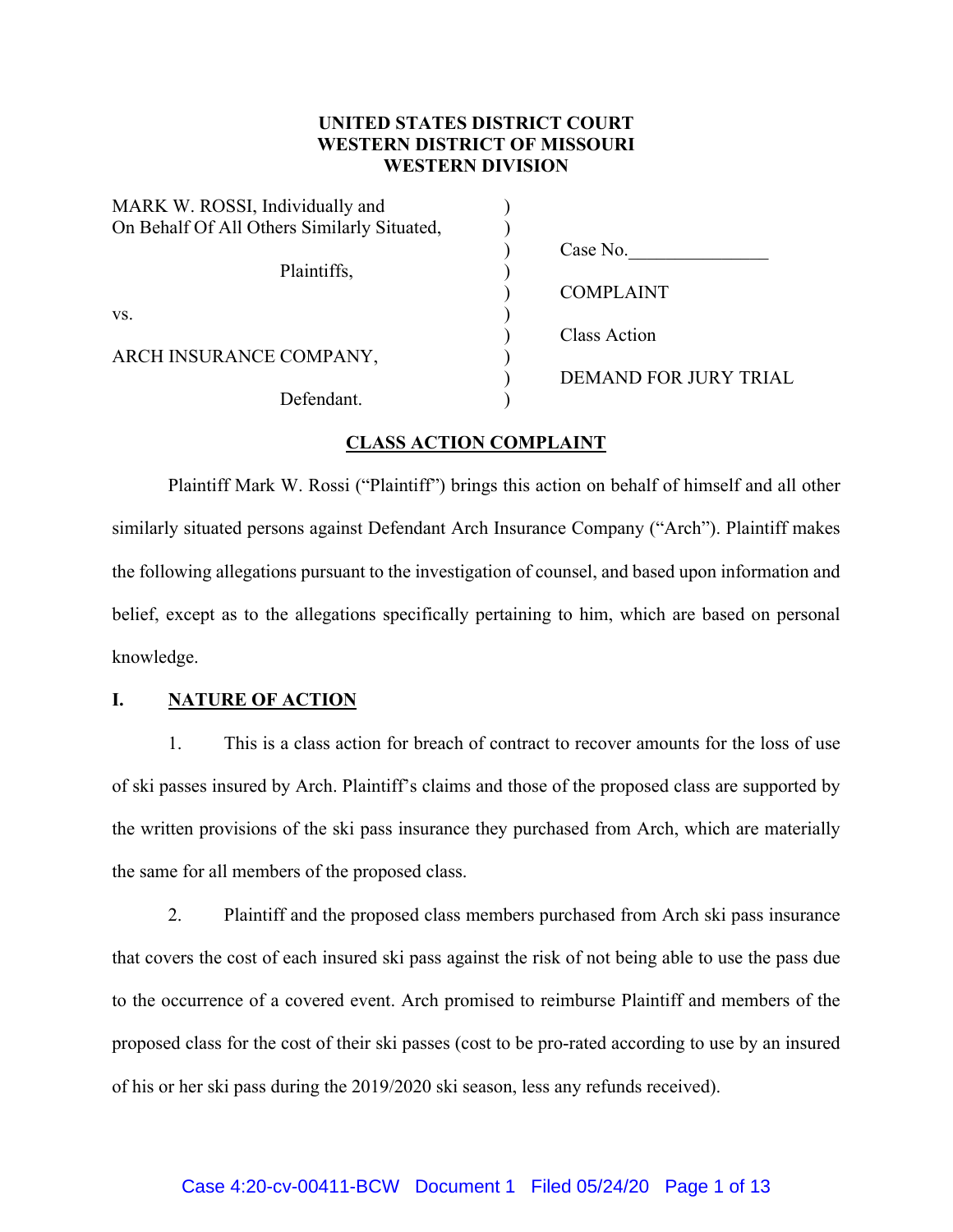3. Despite unambiguous language in the insuring agreement, which is fully integrated, Arch breached its promises by failing to pay Plaintiff and proposed class members when they were prevented from using their ski passes because of the closure of ski resorts due to the COVID-19 pandemic.

4. Arch has caused material harm to Plaintiff and the proposed class by improperly failing to make payment.

5. On behalf of himself and a class of similarly situated persons, Plaintiff seeks to recover compensatory damages, as well as declaratory relief.

## **II. PARTIES**

6. Plaintiff Mark W. Rossi is a resident of Glenwood, New Jersey.

7. Defendant Arch is a property casualty insurance company incorporated under the laws of the State of Missouri with its principal place of business at 2345 Grand Boulevard, Suite 900, Kansas City, Missouri 64108.

#### **III**. **JURISDICTION AND VENUE**

8. Jurisdiction is proper in this Court pursuant to 28 U.S.C. § 1332(d)(2), because this is a class action in which at least one member of the class is a citizen of a state different from the defendant, the amount in controversy exceeds \$5 million exclusive of interest and costs, and the proposed class contains more than 100 members.

9. Venue is proper in this Court pursuant to 28 U.S.C. § 1391 in that the defendant resides in this judicial district and division and a substantial portion of the events giving rise to the causes of action occurred in this judicial district and division.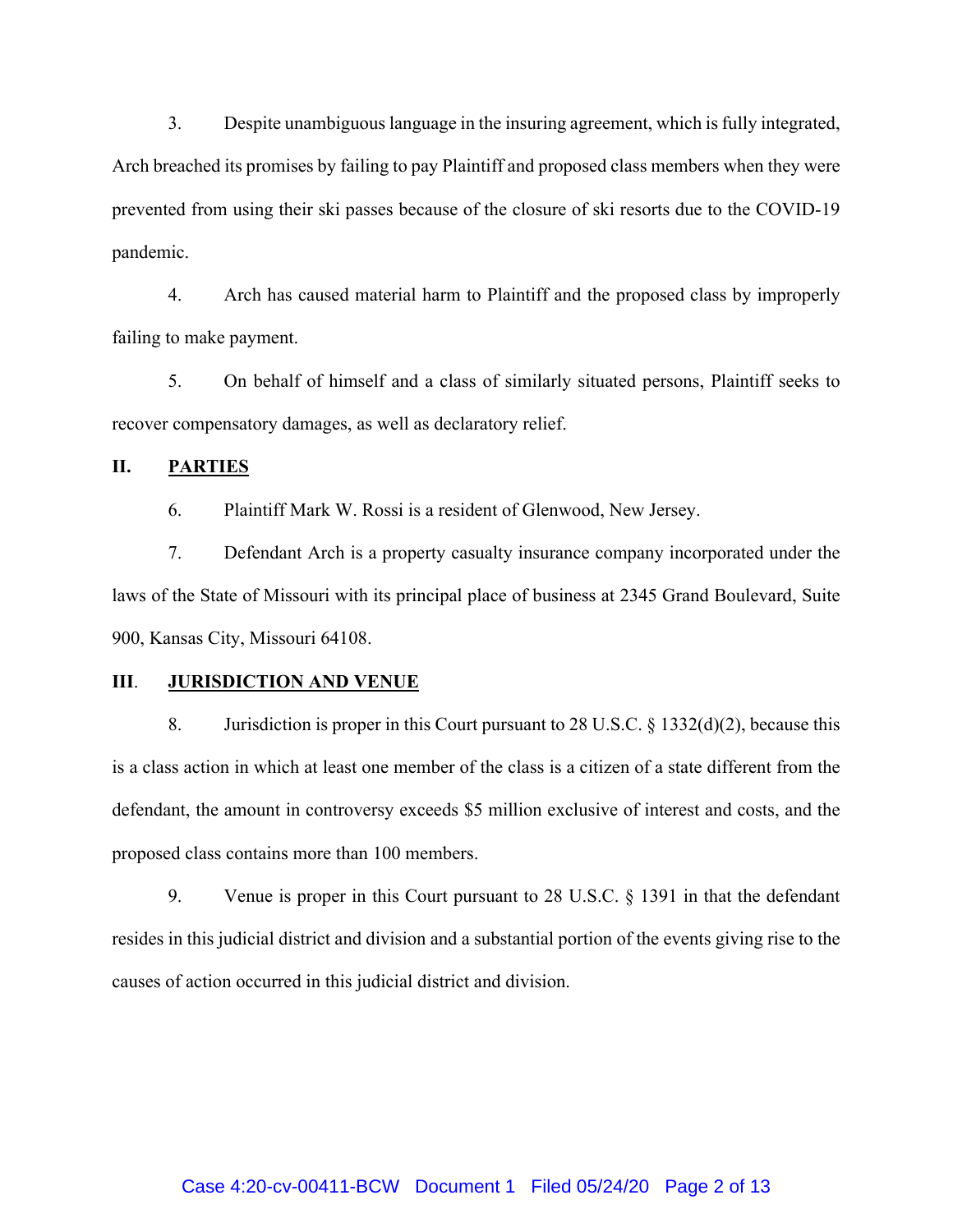#### **FACTUAL BACKGROUND**

#### **The Ikon Pass and Ski Pass Insurance**

10. Defendant Arch provides ski pass insurance whereby it promises its insureds coverage against loss of use of their ski passes.

11. Alterra Mountain Company ("Alterra") sells "Ikon Passes" promising access to skiing and snowboarding at resorts it owns and operates as well as to iconic "partnership resorts", such as Aspen, which are independently owned and operated. Consumers can purchase Ikon Passes as season or multi-day passes for prices generally up to \$999, depending on the type of pass.

12. To induce consumers to purchase Ikon Passes well in advance of the ski season, and to mitigate the risk that consumers may be unable to realize the full use of their Ikon Pass for reasons beyond their control, pass insurance was offered to purchasers of Ikon Passes through Arch.

13. Upon information and belief, hundreds of thousands of Ikon Passes were sold for the 2019/2020 ski season.

14. Upon information and belief, thousands of consumers purchased pass insurance through Arch.

#### **Plaintiff Purchased Ski Pass Insurance**

15. Plaintiff purchased an Ikon Pass providing him access during the 2019/2020 ski season to mountain resorts in the Ikon network.

16. Plaintiff also purchased ski pass insurance from Arch on his 2019/2020 Ikon Pass. A true and accurate copy of the "Ski Pass Preserver" policy ("Policy") is attached hereto as Exhibit A and is incorporated herein by reference.

17. The Policy identifies Arch as the insurer of the Policy.

#### Case 4:20-cv-00411-BCW Document 1 Filed 05/24/20 Page 3 of 13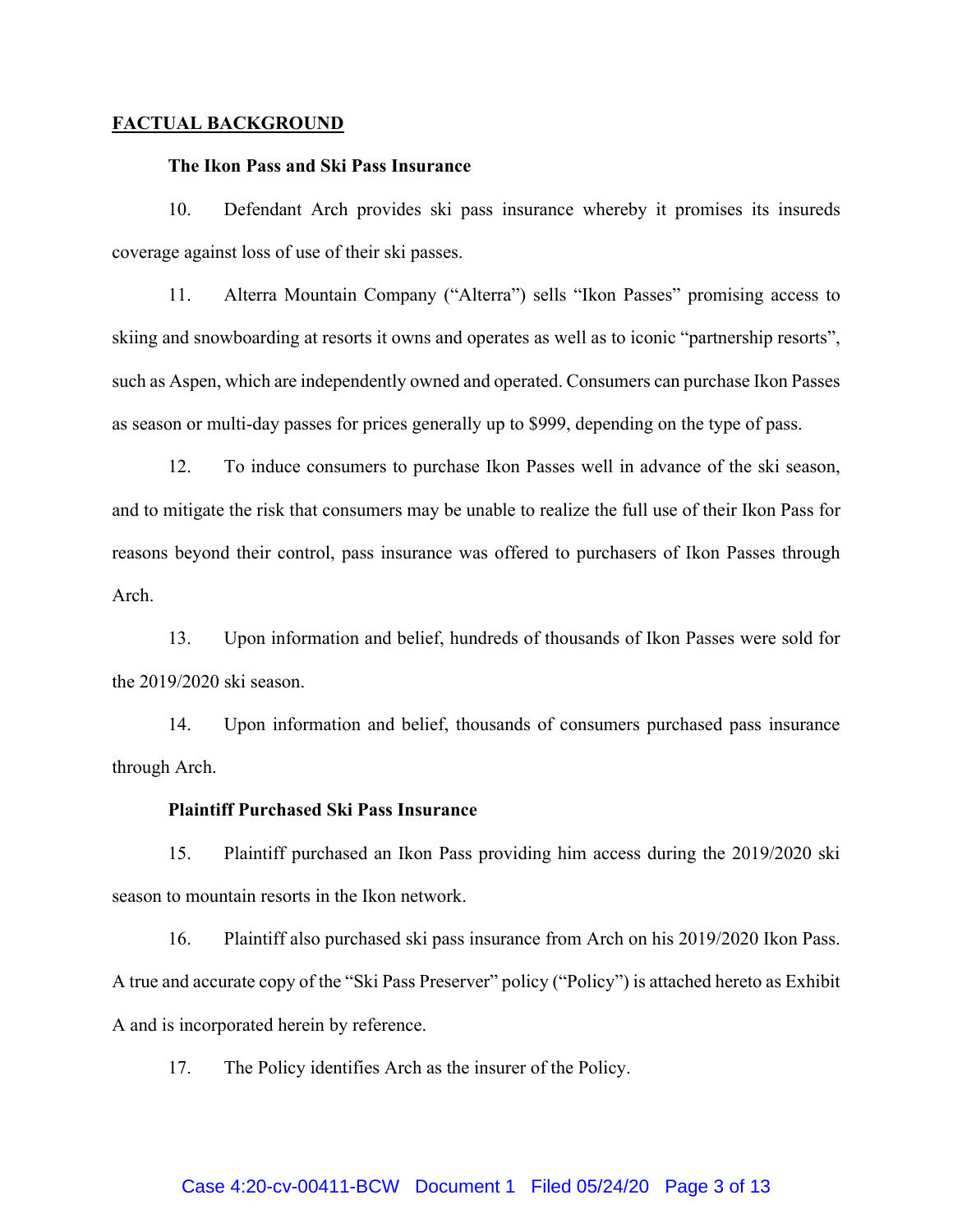18. The Policy describes the coverage for each purchaser of ski pass insurance through Arch.

19. Plaintiff is an owner of ski pass insurance from Arch on the Ikon Pass he purchased from Alterra for the 2019/2020 ski season. His ski pass insurance was in force at the time of the alleged loss.

20. Arch is the effective and liable insurer of Plaintiff's Ikon Pass for the 2019/2020 ski season. Likewise, Arch is the effective and liable insurer of passes under policies purchased by persons meeting the class definition (the "Class").

21. The terms of the ski pass insurance purchased by Plaintiff and members of the proposed Class are evidenced in the Policy. The terms of the Policy are not subject to individual negotiation and are materially the same for all insureds who purchased ski pass insurance through Arch.

## **Terms of the Ski Pass Insurance**

22. The Policy provides coverage for "Season Pass Interruption":

## **SEASON PASS INTERRUPTION**

We will reimburse You, up to the Maximum Benefit Amount shown in the Schedule of Benefits, for the pro-rated cost of the remaining portion of the Covered Season Pass purchased, less any refunds received, which You purchased for the Season Pass Coverage Period, when You cancel the Season Pass for one of the following Unforeseen reasons:

- 1. Your or a Family Member's death, which occurs during the Season Pass Period;
- 2. Your or a Family Member's, covered Sickness or Injury which: a) occurs during the Season Pass Coverage Period, b) requires Medical Treatment at the time of interruption; and c) as certified by a Physician, results in medical restrictions so disabling as to prevent Your continued use of the Season Pass; or
- 3. for Other Covered Events;

provided that any such covered Unforeseen reason occurs while coverage is in effect for You.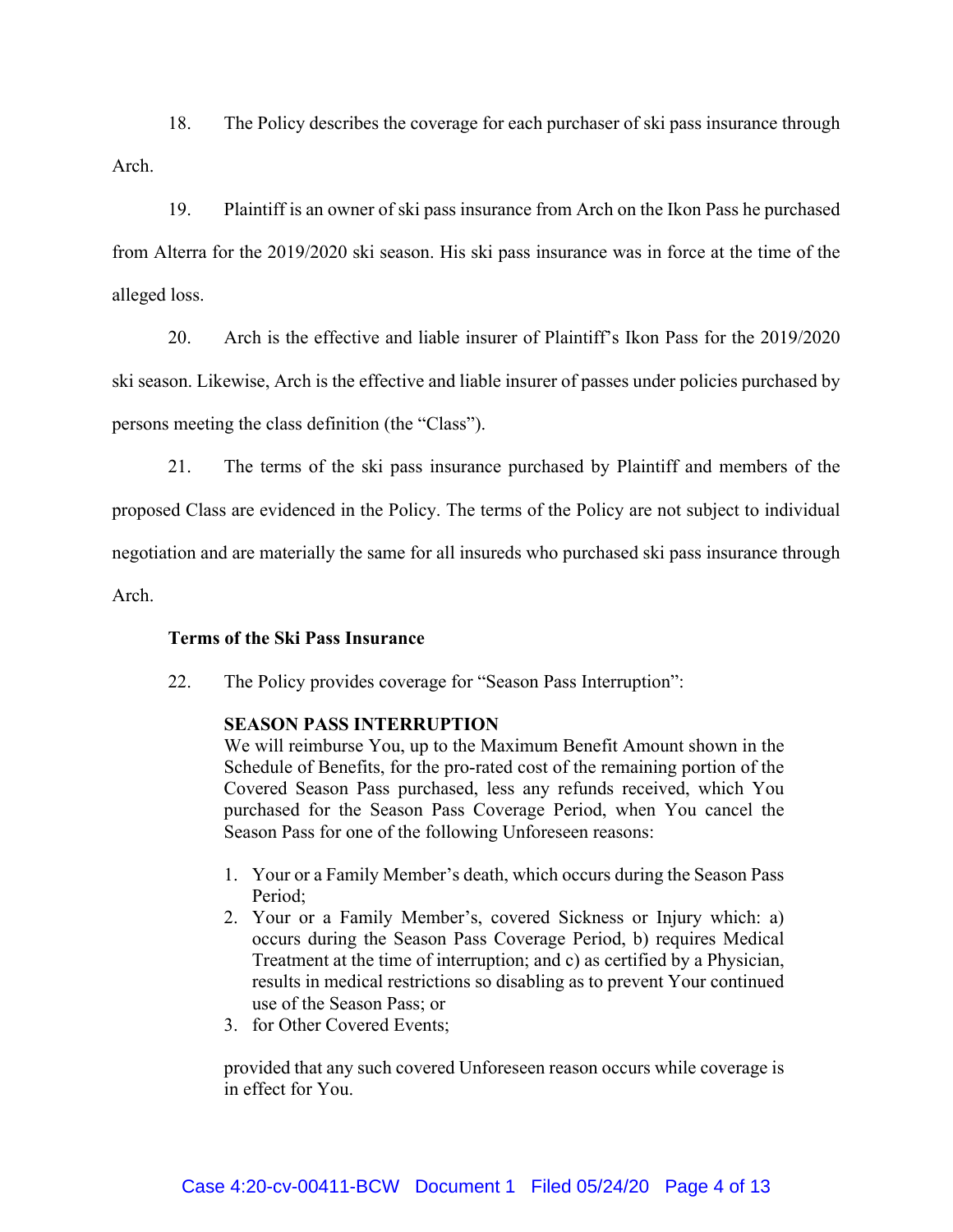Reimbursement will be calculated based on the first day of the Season Pass Coverage Period, regardless of the actual date the Season Pass was purchased.

23. The Policy defines "Maximum Benefit Amount" as follows:

**"Maximum Benefit Amount"** means the maximum amount payable for coverage provided to You as shown in the Schedule of Benefits.

24. The Policy defines the "Season Pass" or "Covered Season Pass" as follows:

**"Season Pass" or "Covered Season Pass"** means Your Trails access pass to Ski for multiple days which you have purchased, and for which Season Pass Cancellation coverage or Season Pass Interruption coverage has been elected and premium paid.

25. The Policy defines "Season Pass Coverage Period" as follows:

**"Season Pass Coverage Period"** means the period of time for which Season Pass Cancellation or Season Pass Interruption coverage is elected and the premium paid and for which a Season Pass has been purchased.

26. The Policy defines "Unforeseen" as follows:

**"Unforeseen"** means not anticipated or expected and occurring after Your purchase of the **Season Pass Cancellation** and the **Season Pass Interruption** coverage.

- 27. The Policy states "Other Covered Events" means, in part:
	- a. You being hijacked, **quarantined**, required to serve on a jury (notice of jury duty must be received after Your Effective Date), served with a court order to appear as a witness in a legal action in which You are not a party (except law enforcement officers)…(emphasis added)
- 28. The term "quarantined" is not expressly defined within the Policy but is commonly

understood to mean: "to detain in or exclude by quarantine," "to isolate from normal relations," "a restraint upon the activities or communication of persons…designed to prevent the spread of disease...," "the situation of being kept away from others to prevent a disease from spreading," "to exclude, detain, or isolate for political, social, or hygienic reasons," and "a system of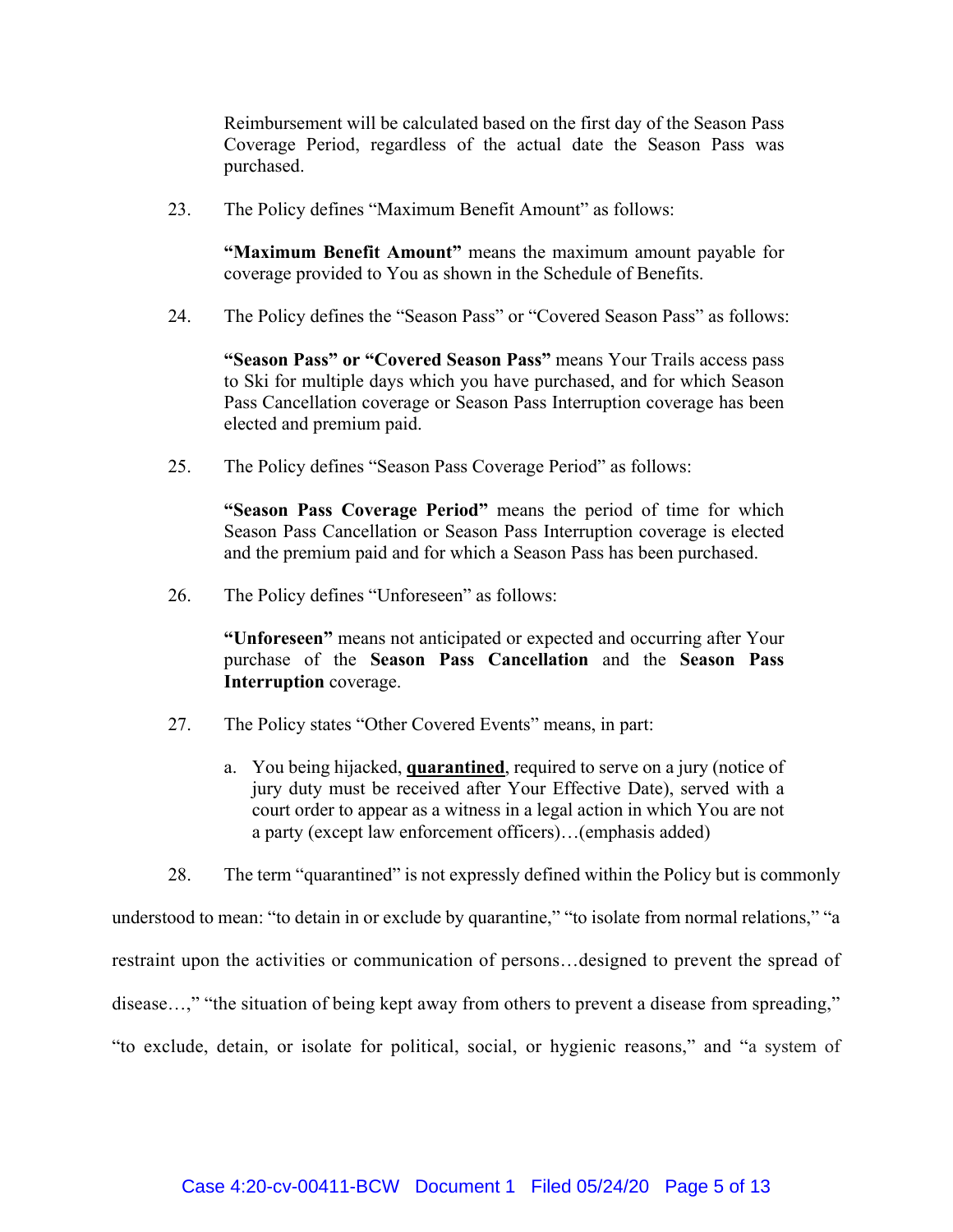measures maintained by governmental authority at ports, frontiers, etc., for preventing the spread

of disease." *See* www.merriam-webster.com; www.dictionary.com.

29. The Policy identifies the following limits and exclusions:

## **Benefits are not payable for any loss due to, arising or resulting from:**

- 1. due to a Pre-Existing Condition;
- 2. suicide, attempted suicide or any intentionally self-inflicted injury of You, or Family Member;
- 3. war, invasion, acts of foreign enemies, hostilities between nations (whether declared or undeclared), or civil war;
- 4. participating as a professional in a stunt, athletic or sporting event or competition;
- 5. normal pregnancy (except complications of pregnancy) and/or resulting childbirth, except as otherwise covered under Cancellation or Interruption, or voluntarily induced abortion;
- 6. any non-emergent treatment or surgery, or any Elective Treatment and Procedures;
- 7. a mental, or nervous or psychological disorder unless Hospitalized for that condition while the policy is in effect for You; or
- 8. Bankruptcy or Default or failure to supply services by a Travel Supplier.

30. The Policy references no applicable exclusions for viruses, pandemics, related government and health orders and directives, or actions taken by ski resorts, independently or pursuant to such government and health orders and directives.

# **Plaintiff's Loss**

31. The President of the United States, and state and local authorities throughout the

United States, including the locations of ski resorts within the Ikon network, have issued various orders and directives related to the COVID-19 pandemic, and limiting human contact and restricting travel and activities.

32. For instance, the Governor of the State of Colorado – a state where several of ski

resorts within the Ikon network are located – like the governors of other states and representatives of local governments, municipalities, and counties around the United States, declared a state of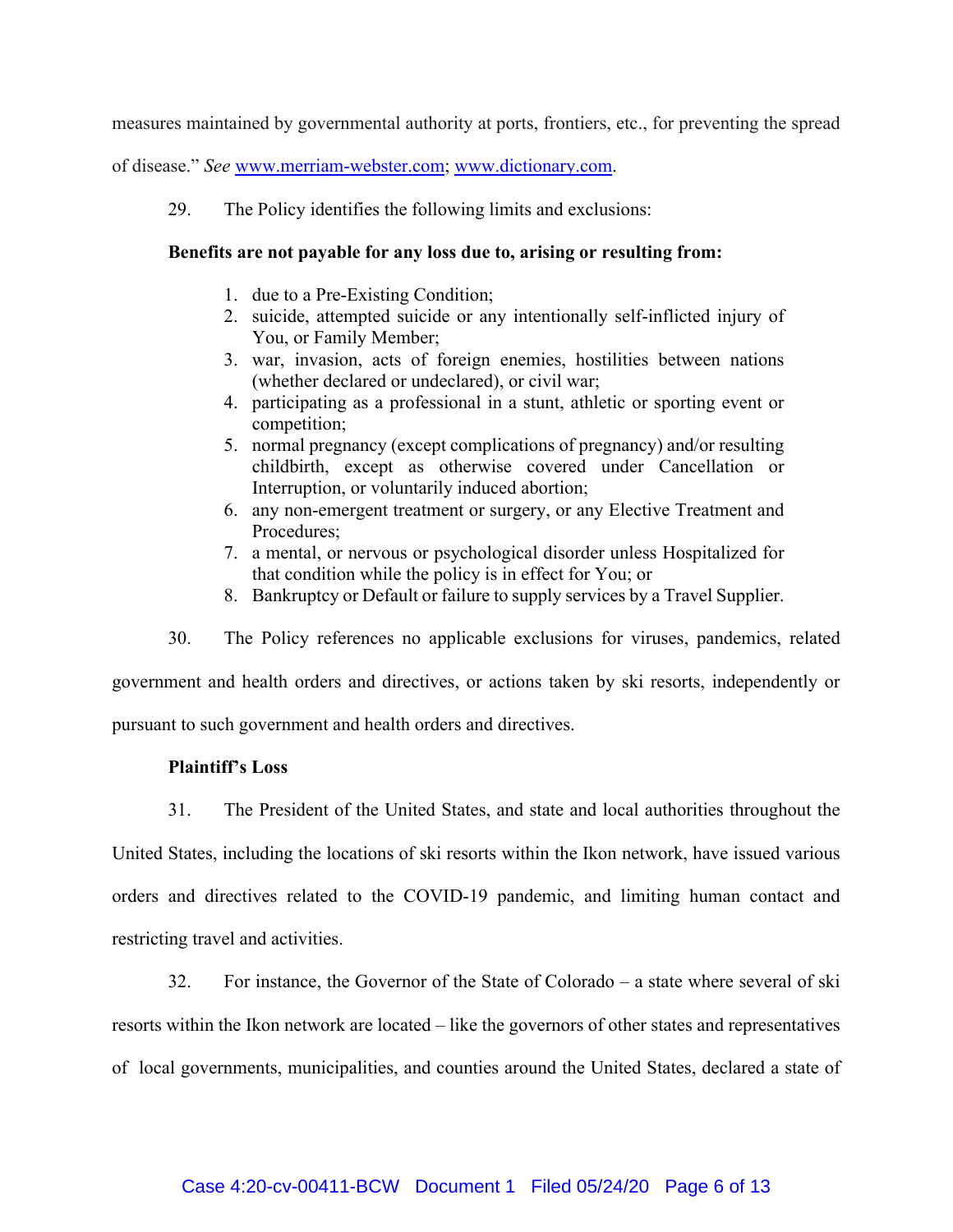emergency as a result of COVID-19, and on March 11, 2020, issued executive order D 2020 003, declaring a disaster emergency due to the presence of COVID-19 in Colorado.

33. Thereafter, on March 14, 2020, Alterra announced it was suspending operations and closing its mountain resorts in response to the COVID-19 pandemic beginning on March 15, 2020 until "further notice." *See* the March 14, 2020, "Alterra Mountain Company Closure Announcement," https://www.alterramtnco.com/news/2020/03/14/alterra-mountain-companyclosure-announcement.

34. That same day, the Governor of Colorado issued Executive Order D 2020 004 ordering the closure of downhill ski resorts "due to the presence of COVID-19 in the State of Colorado."

35. Alterra and resorts within the Ikon network remains closed for the entirety of the 2019/2020 season.

36. As a result of the closure, Plaintiff was excluded from entering upon and using the facilities of any of Alterra's properties and those within the Ikon network, and was, thus, deprived of the use of his Ikon Pass.

37. As set forth in the Policy, Plaintiff is entitled to receive payment from Arch for the pro-rated cost of his Ikon Pass.

38. Arch is on notice of the COVID-19 pandemic and the closure of ski resorts, which has prevented access to all Ikon Pass holders.

39. Arch is on notice of Plaintiff's and the Class's loss of use of their Ikon Passes.

40. Although the Policy identifies coverage for loss of use of Ikon Passes for Plaintiff and the proposed Class under the circumstances set forth herein, Arch refuses to provide coverage for the March 15, 2020, closure of ski resorts.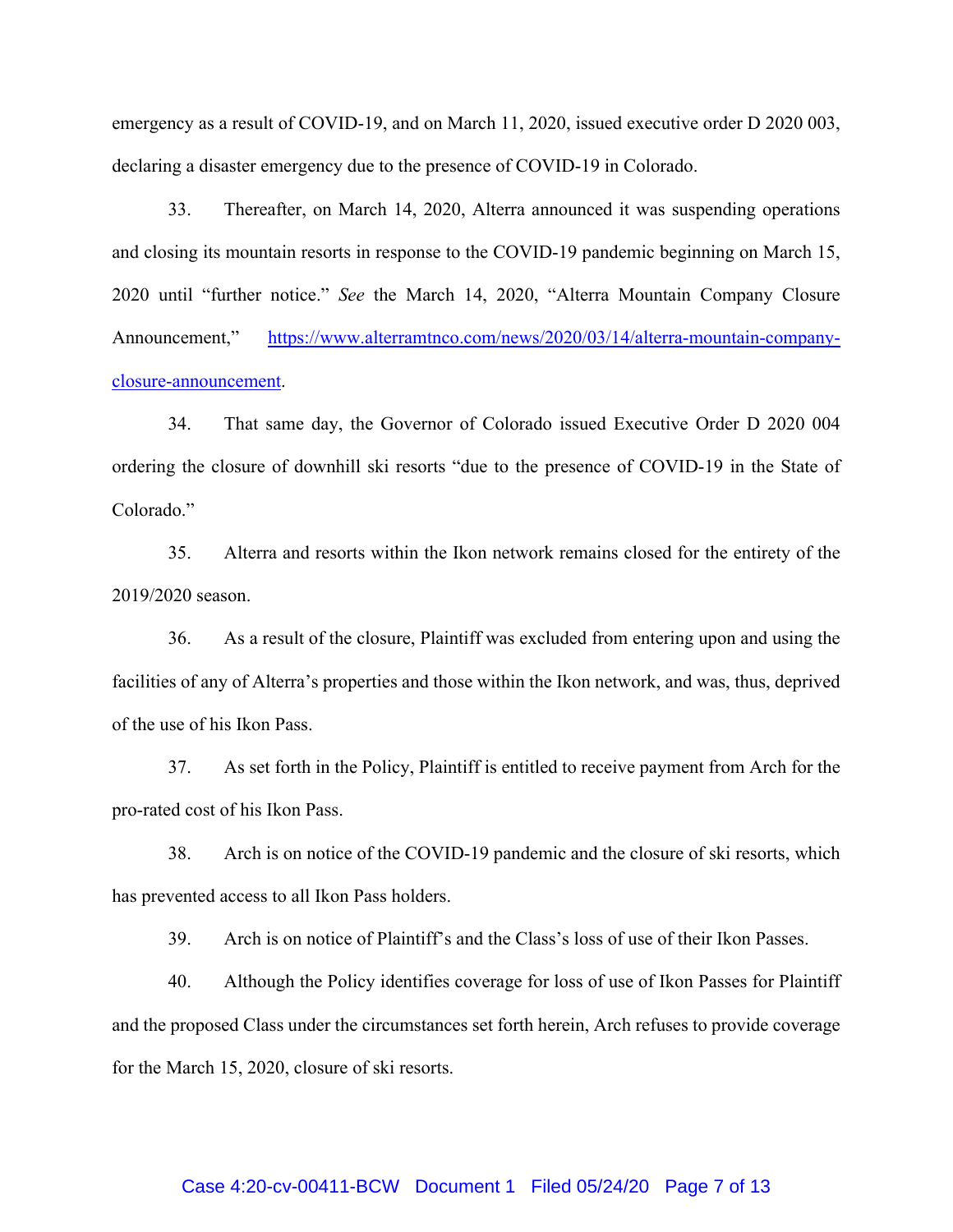41. Arch has confirmed that any filing of notice of loss related to the March 15, 2020, closure of ski resorts would be futile.

42. Nevertheless, Plaintiff gave prompt notice of his claim and was told no coverage would be provided for the March 15, 2020, closure of ski resorts.

43. Arch's denial is improper and in breach of the plain terms of the Policy.

44. Plaintiff and other purchasers of Arch's pass insurance are entitled to coverage as a result of their exclusion from resorts due to the COVID-19 pandemic, but Arch has failed to make payment without just cause or excuse.

## **V. CLASS ACTION ALLEGATIONS**

45. Pursuant to Federal Rules of Civil Procedure 23(a), 23(b)(1), 23(b)(2), 23(b)(3) and/or 23(c)(4), Plaintiff brings this action on behalf of himself and all others similarly situated, and seeks to represent the following Class:

> All persons in the United States: (1) who purchased an Ikon Pass (or Ikon Passes) for the 2019/2020 ski season, and (2) who purchased ski pass insurance from Arch on their 2019/2020 Ikon Pass(es).

46. Excluded from the Class is Arch, any entity in which Arch has a controlling interest, any of the officers, directors, or employees of Arch, the legal representatives, heirs, successors, and assigns of Arch, anyone employed with Plaintiff's counsels' firms, any Judge to whom this case is assigned, and his or her immediate family.

47. Plaintiff's claims satisfy the numerosity, typicality, adequacy, commonality and superiority requirements under Federal Rule of Civil Procedure 23, as set forth more fully herein.

48. The persons who fall within the Class number in at least the hundreds, and most likely thousands, and thus the numerosity standard is satisfied. Because Class members are geographically dispersed across the country, joinder of all Class members in a single action is impracticable.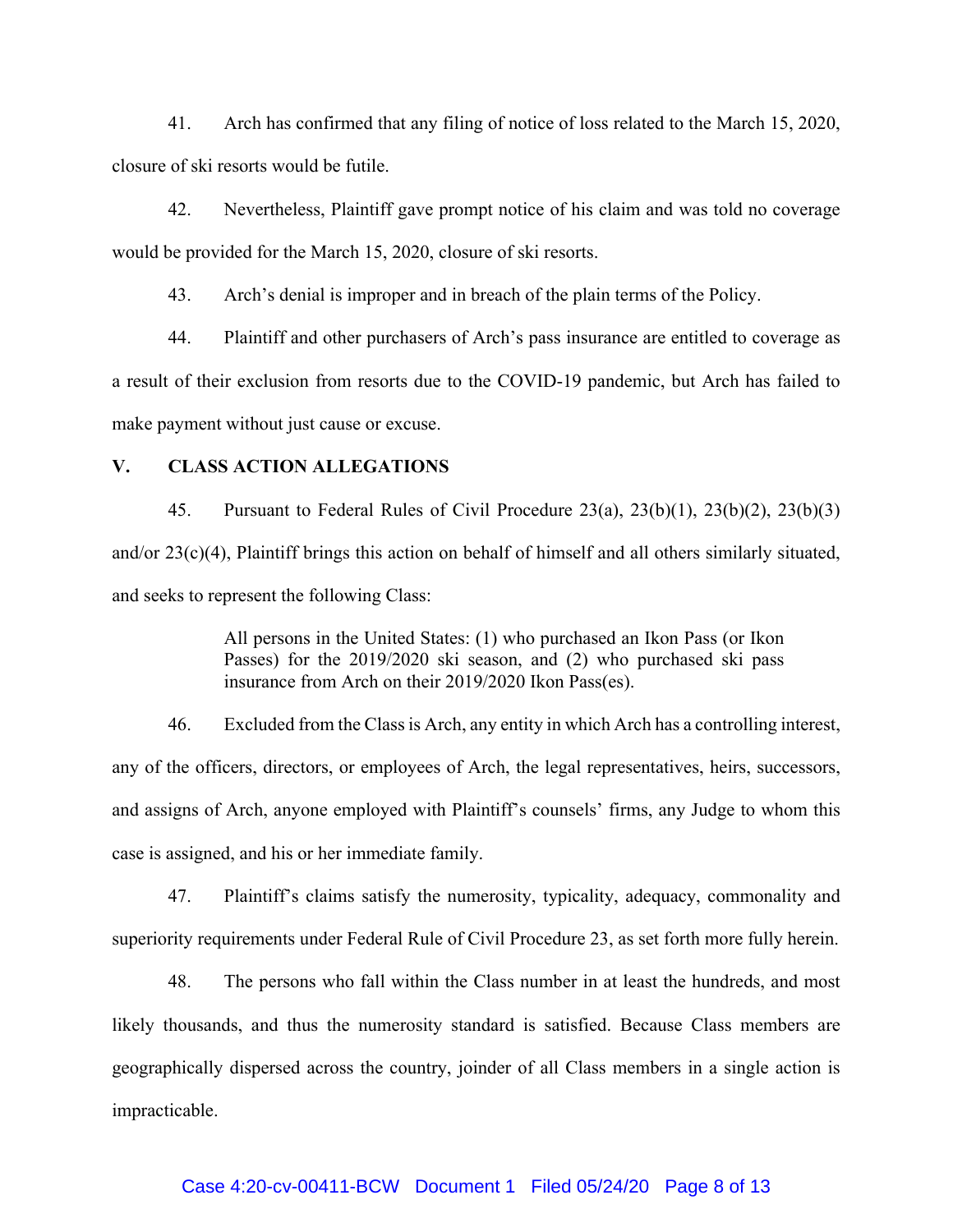49. Class members are readily ascertainable from information and records in Arch's possession, custody, or control. Notice of this action can readily be provided to the Class.

50. There are questions of law and fact common to the claims of Plaintiff and the Class that predominate over any questions affecting only individual Class members. The questions of law and fact arising from Arch's actions that are common to the Class include, without limitation:

- a. Whether the orders and directives from Alterra and other resorts suspending operations and closing resorts, and excluding Ikon Pass holders from those resorts, constituted a covered event, as a "quarantine," under the terms of the Policies;
- b. Whether orders and directives from the many governmental and health authorities throughout the United States, which restrained travel and excluded participation in certain activities due to the presence of COVID-19, constituted a covered event, as a "quarantine," under the terms of the Policies;
- c. Whether Defendant breached the terms of its Policies with Class members;
- d. Whether the Class sustained damages as a result of Arch's breaches of contract;
- e. Whether the Class is entitled to damages, restitution, and/or other equitable relief; and
- f. Whether the Class, or a subset of the Class, is entitled to declaratory relief stating the proper construction and/or interpretation of Arch's Policies.

51. The questions set forth above predominate over any questions affecting only individual persons, and a class action is superior with respect to considerations of consistency, economy, efficiency, fairness, and equity to other available methods for the fair and efficient adjudication of the claims asserted herein.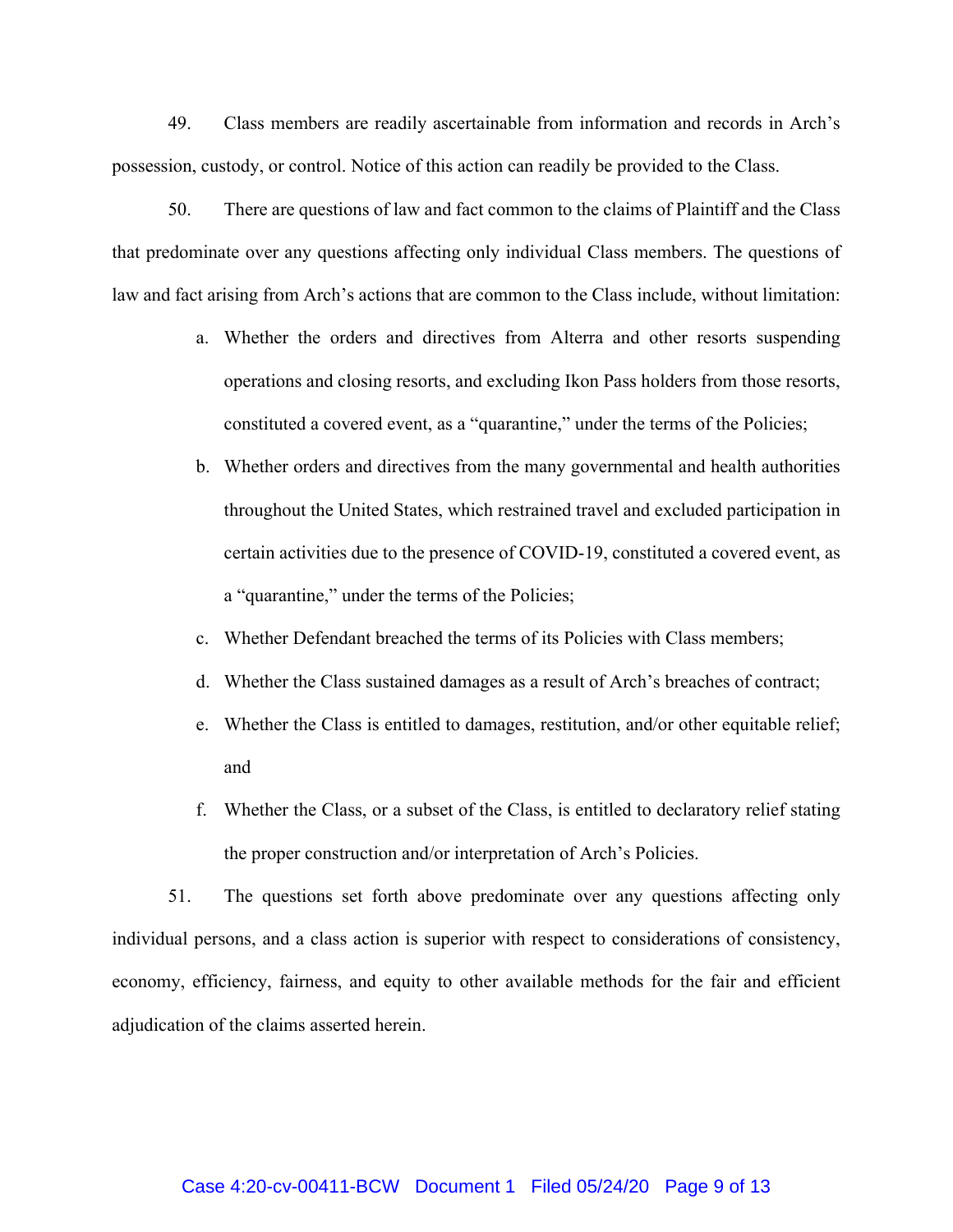52. Plaintiff's claims are typical of the claims of the Class in that Plaintiff and the Class members all purchased ski pass insurance containing the same or similar terms including, in particular, what constitutes a covered event.

53. Plaintiff will fairly and adequately protect and represent the interests of the proposed Class, because his interests are aligned with, and not antagonistic to, those of the proposed Class, and he is represented by counsel who are experienced and competent in the prosecution of class action litigation, and have particular expertise with class action litigation on behalf of purchasers of insurance policies.

54. Maintenance of this action as a class action is a fair and efficient method for adjudicating this controversy. It would be impracticable and undesirable for each member of the Class to bring a separate action. Because of the relatively small size of individual Class members' claims, absent a class action, most Class members would likely find the cost of litigating their claims prohibitively high and would have no effective remedy. In addition, the maintenance of separate actions would place a substantial and unnecessary burden on the courts and could result in inconsistent adjudications, while a single class action can determine, with judicial economy, the rights of all class members.

#### **COUNT I: BREACH OF CONTRACT**

55. The preceding paragraphs are incorporated by reference as if fully alleged herein.

56. Plaintiff and each member of the proposed Class purchased ski pass insurance from Arch.

57. The ski pass insurance agreement, as evidenced by the Policy, is a valid and enforceable contract between Arch and Plaintiff and Class members.

58. Plaintiff and Class members substantially performed their obligations under the terms of the Policies.

#### Case 4:20-cv-00411-BCW Document 1 Filed 05/24/20 Page 10 of 13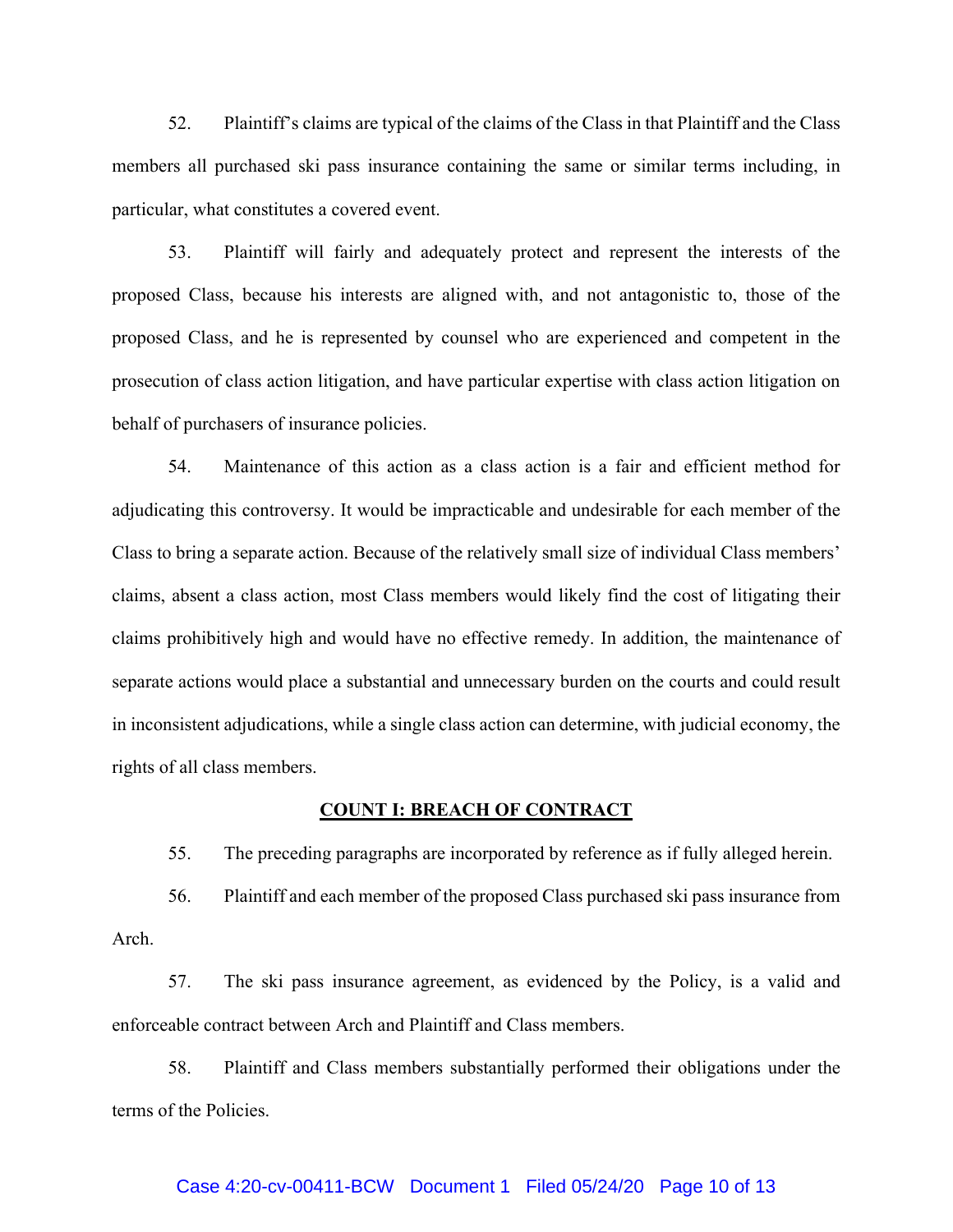59. Plaintiff and Class members suffered a loss from a covered event.

60. Arch has failed to compensate Plaintiff and Class members for their respective losses as required by the Policies.

61. As a direct and proximate result of Arch's breaches, Plaintiff and the Class have sustained damages that are continuing in nature in an amount to be determined at trial.

## **COUNT II: DECLARATORY RELIEF**

62. The preceding paragraphs are incorporated by reference as if fully alleged herein.

63. An actual controversy has arisen and now exists between Plaintiff and the Class, on the one hand, and Arch, on the other, concerning the respective rights and duties of the parties under the Policies.

64. Plaintiff contends that Arch has breached its Policies by failing to timely pay Class members for their respective losses by reimbursing each member of the Class for the pro-rated cost of the Ikon Pass as set forth in the Policies.

65. Plaintiff, therefore, seeks a declaration of the parties' respective rights and duties under the Policies and requests the Court to declare the aforementioned conduct of Arch unlawful and in material breach of the Policies so that future controversies may be avoided.

#### **PRAYER FOR RELIEF**

WHEREFORE, Plaintiff, on behalf of himself and all others similarly situated, requests relief and judgment against Arch as follows:

- (a) That the Court enter an order certifying the Class, appointing Plaintiff as representative of the Class, appointing Plaintiff's counsel as Class counsel, and directing that reasonable notice of this action, as provided by Federal Rule of Civil Procedure  $23(c)(2)$ , be given to the Class;
- (b) For a judgment against Arch for the causes of action alleged against it;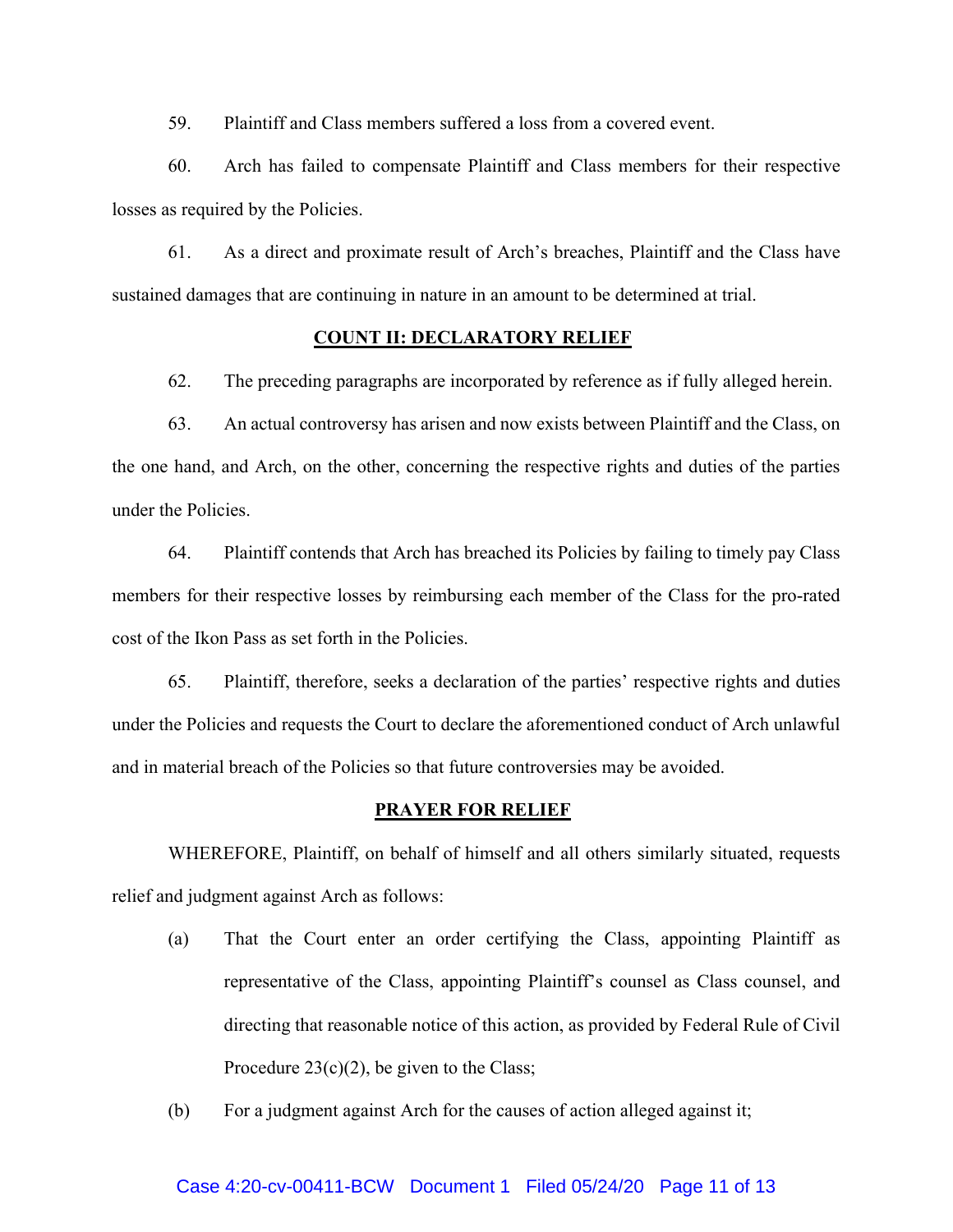- (c) For compensatory damages in an amount to be proven at trial;
- (d) For a declaration that Arch's conduct as alleged herein is unlawful and in material breach of its Policies;
- (e) For pre-judgment and post-judgment interest at the maximum rate permitted by law;
- (f) For Plaintiff's attorney's fees;
- (g) For Plaintiff's costs incurred; and
- (h) For such other relief in law or equity as the Court deems just and proper.

# **DEMAND FOR JURY TRIAL**

Plaintiff hereby demands a trial by jury on all issues so triable.